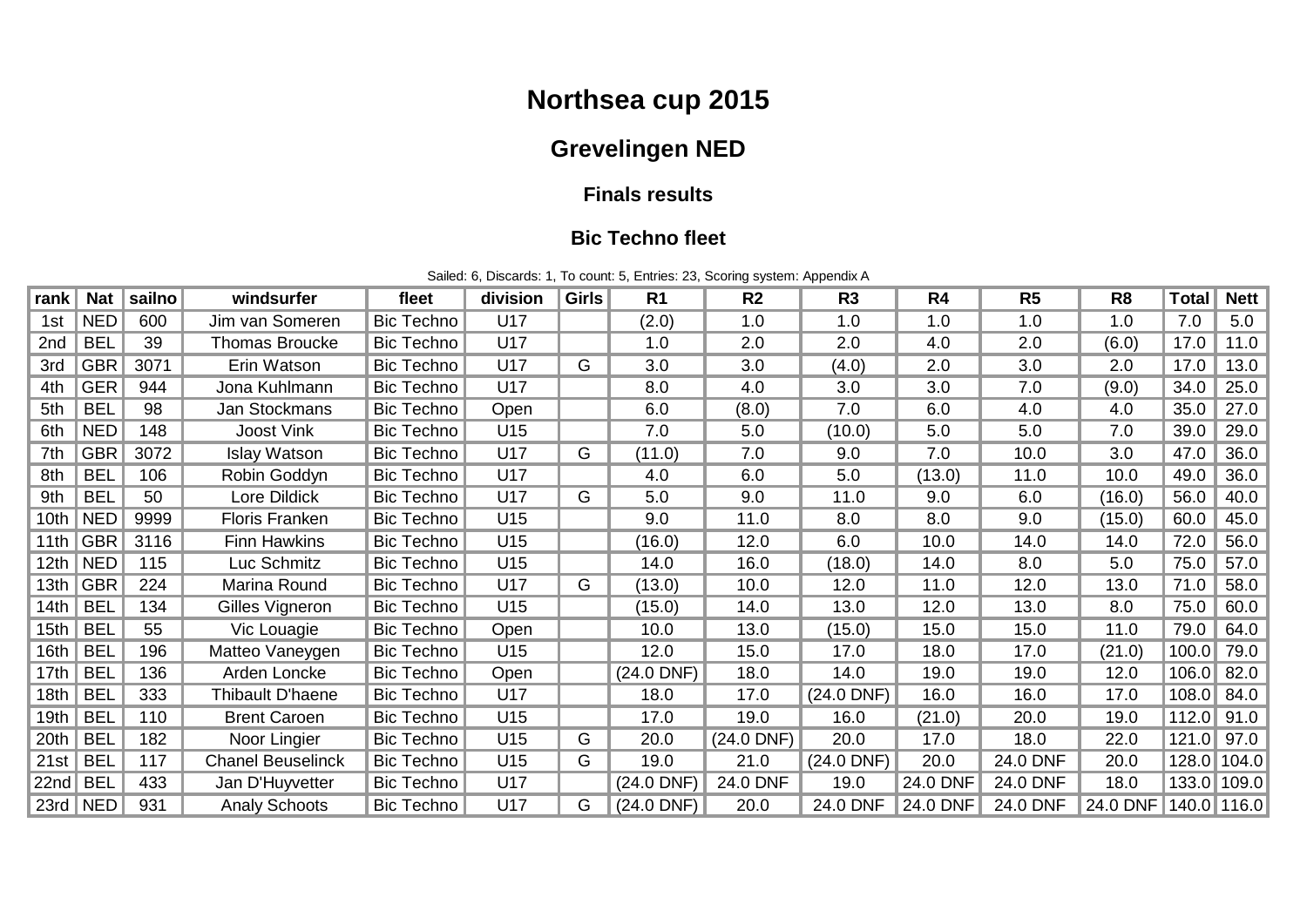## **Formula fleet**

| rank             | <b>Nat</b>           | sailno | windsurfer              | fleet   | division | <b>Girls</b> | R <sub>1</sub> | R <sub>6</sub>  | R7       | <b>Total</b> | <b>Nett</b> |
|------------------|----------------------|--------|-------------------------|---------|----------|--------------|----------------|-----------------|----------|--------------|-------------|
| 1st              | <b>NED</b>           | 13     | <b>Dennis Littel</b>    | Formula | Men      |              | 1.0            | 1.0             | 1.0      | 3.0          | 3.0         |
| 2nd              | LTU                  | 789    | Arvidas Moliusis        | Formula | Men      |              | 5.0            | 3.0             | 3.0      | 11.0         | 11.0        |
| 3rd              | <b>NED</b>           | 262    | Coen Swijnenburg        | Formula | Youth    |              | 2.0            | 6.0             | 6.0      | 14.0         | 14.0        |
| 4th              | LTU                  | 11     | <b>Giedrius Liutkus</b> | Formula | Men      |              | 9.0            | 2.0             | 4.0      | 15.0         | 15.0        |
| 5th              | <b>DEN</b>           | 96     | Malthe Elholm Jensen    | Formula | Youth    |              | 3.0            | 9.0             | 12.0     | 24.0         | 24.0        |
| 6th              | <b>GBR</b>           | 91     | James Briggs            | Formula | Men      |              | 8.0            | 10.0            | 7.0      | 25.0         | 25.0        |
| 7th              | <b>NED</b>           | 127    | <b>Twan Verseput</b>    | Formula | Men      |              | 6.0            | 11.0            | 10.0     | 27.0         | 27.0        |
| 8th              | <b>GBR</b>           | 40     | Tim Gibson              | Formula | Men      |              | 12.0           | 7.0             | 8.0      | 27.0         | 27.0        |
| 9th              | <b>BEL</b>           | 96     | Arne Debeuf             | Formula | Youth    |              | 14.0           | 5.0             | 9.0      | 28.0         | 28.0        |
| 10th             | <b>NED</b>           | 46     | Ennio Dal Pont          | Formula | Youth    |              | 13.0           | 8.0             | 11.0     | 32.0         | 32.0        |
| 11th             | <b>NED</b>           | 100    | Marc de Jong            | Formula | Men      |              | 24.0 DNF       | 4.0             | 5.0      | 33.0         | 33.0        |
| 12 <sub>th</sub> | <b>NED</b>           | 184    | Thom van de Sande       | Formula | Youth    |              | 10.0           | 12.0            | 13.0     | 35.0         | 35.0        |
| 13th             | <b>NED</b>           | 538    | <b>Pieter Eliens</b>    | Formula | Men      |              | 24.0 DNF       | 24.0 DNF        | 2.0      | 50.0         | 50.0        |
| 14th             | <b>NED</b>           | 77     | Pieter Bartlema         | Formula | Men      |              | 4.0            | 24.0 DNF        | 24.0 DNF | 52.0         | 52.0        |
| 15th             | <b>GER</b>           | 809    | Werner Goebol           | Formula | Men      |              | 7.0            | 24.0 DNF        | 24.0 DNF | 55.0         | 55.0        |
| 16th             | <b>NED</b>           | 38     | <b>Maurits Franken</b>  | Formula | Youth    |              | 11.0           | 24.0 DNF        | 24.0 DNF | 59.0         | 59.0        |
| 17th             | <b>GER</b>           | 232    | <b>Maximilian Voss</b>  | Formula | Youth    |              | 24.0 DNF       | 24.0 DNF        | 24.0 DNF | 72.0         | 72.0        |
| 17th             | <b>NED</b>           | 222    | <b>Erik Smeets</b>      | Formula | Men      |              | 24.0 DNF       | 24.0 DNF        | 24.0 DNF | 72.0         | 72.0        |
| 17 <sub>th</sub> | <b>NED</b>           | 787    | Jan de Jonge            | Formula | Men      |              | 24.0 DNF       | 24.0 DNF        | 24.0 DNF | 72.0         | 72.0        |
| 17 <sub>th</sub> | <b>NED</b>           | 183    | Nick de Ruyter          | Formula | Men      |              | 24.0 DNF       | <b>24.0 DNF</b> | 24.0 DNF | 72.0         | 72.0        |
| 17 <sub>th</sub> | <b>NED</b>           | 61     | Max Baaijen             | Formula | Youth    |              | 24.0 DNF       | 24.0 DNF        | 24.0 DNF | 72.0         | 72.0        |
| 17th             | <b>GBR</b>           | 939    | James Battye            | Formula | Youth    |              | 24.0 DNF       | 24.0 DNF        | 24.0 DNF | 72.0         | 72.0        |
|                  | 17th $\parallel$ NED | 800    | Lars van Someren        | Formula | Youth    |              | 24.0 OCS       | 24.0 DNF        | 24.0 DNF | 72.0         | 72.0        |

Sailed: 3, Discards: 0, To count: 3, Entries: 23, Scoring system: Appendix A

### **Raceboard fleet**

|  | Sailed: 6, Discards: 1, To count: 5, Entries: 13, Scoring system: Appendix A |
|--|------------------------------------------------------------------------------|
|--|------------------------------------------------------------------------------|

| ∣rank | <b>Nat</b> | sailno | windsurfer              | fleet     | .<br>division                      | <b>Girls</b> | D, | n,<br>M | טר         |       | R٤ | R <sub>8</sub> | <b>Total</b> | Nett $ $  |
|-------|------------|--------|-------------------------|-----------|------------------------------------|--------------|----|---------|------------|-------|----|----------------|--------------|-----------|
| 1st   | <b>NED</b> | 823    | Wennekes<br>خam         | Raceboard | <b>RSX</b><br>′ Youth <sub>∥</sub> |              |    |         |            | (6.0) |    |                | 16.0         | 10.0      |
| 2nd   | <b>BEL</b> |        | <b>Patric Roelandts</b> | Raceboard | Mer                                |              |    |         | <b>6.∪</b> |       |    | . ب            | .            | $\cdot$ . |